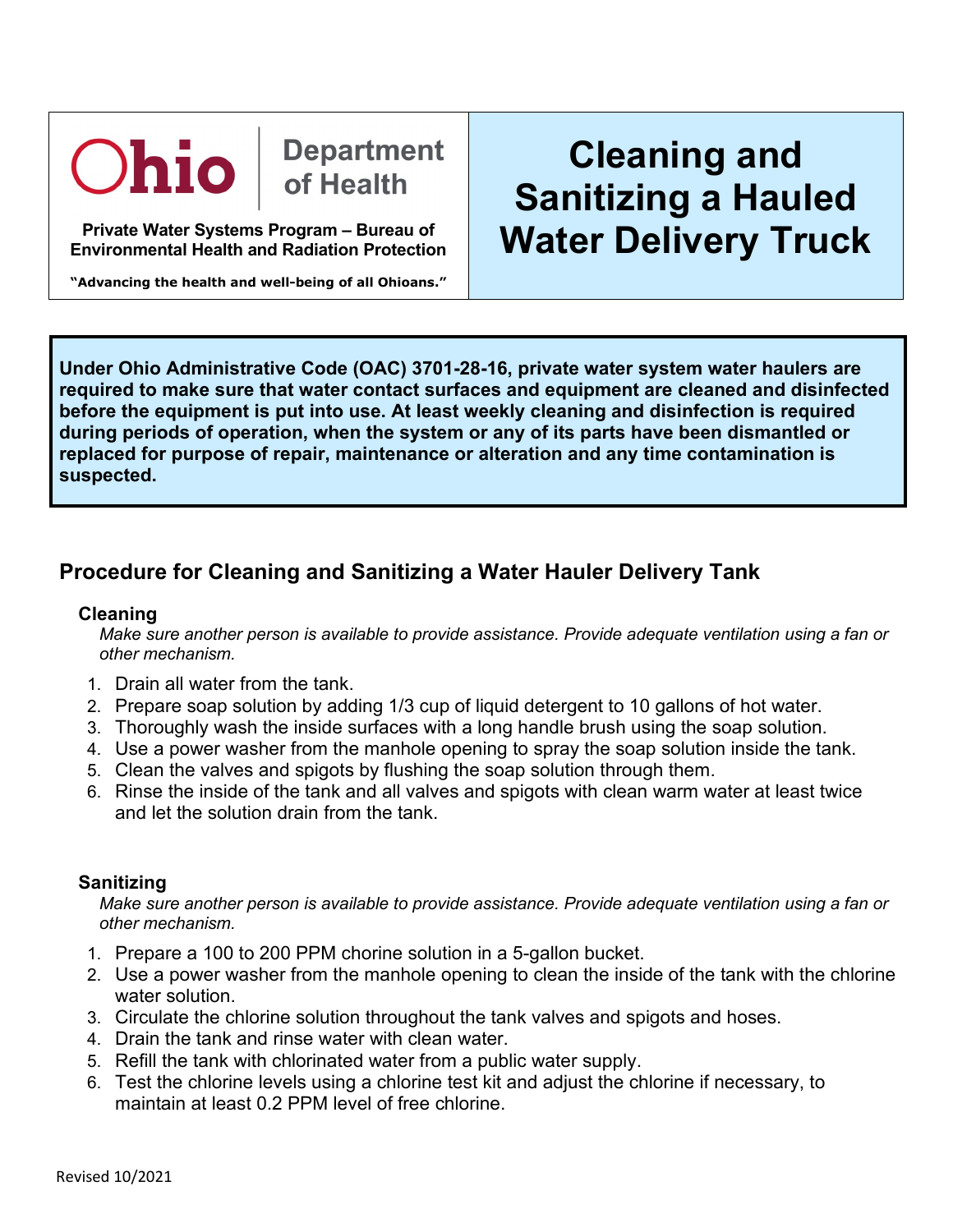| Volume       | <b>Feaspoons</b> | <b>Milliliters (ML)</b> | <b>Tablespoons</b> | <b>Fluid Ounces</b> | Cups  |
|--------------|------------------|-------------------------|--------------------|---------------------|-------|
| 5 gallons    |                  |                         |                    | 0.83                | 0.104 |
| 100 gallons  | 100              | 100                     | 33.3               | 16.6                | 2.8   |
| 1000 gallons | 1000             | 1000                    | 333.3              | 166                 | 20.8  |
| 2500 gallons | 2500             | 2500                    | 833.3              | 415                 | 52    |

#### **Examples of Amounts of 8.25 Percent Bleach Needed to Mix to get a 100 PPM Solution of Chlorine**

Note: Off-the-shelf 8.25% chlorine bleach is replacing 5.25%bleach. For further assistance adjusting the chlorine using 8.25%bleach, use the Chlorine Calculator on the Ohio Department of Health, Private Water System Program website:

[https://odh.ohio.gov/wps/portal/gov/odh/know-our-programs/private-water-systems](https://odh.ohio.gov/wps/portal/gov/odh/know-our-programs/private-water-systems-program/Resources-and-Education)[program/Resources-and-Education](https://odh.ohio.gov/wps/portal/gov/odh/know-our-programs/private-water-systems-program/Resources-and-Education)

Open the Fact Sheets tab and locate "Private Water Systems: Raising the Free Chlorine Residual in Hauled Water" fact sheet.

## **Where can I get more information?**

Ohio Department of Health BEHRP/Private Water Systems Program 246 N. High St. Columbus, Ohio 43215

Phone: (614) 644-7558 BEH@odh.ohio.gov